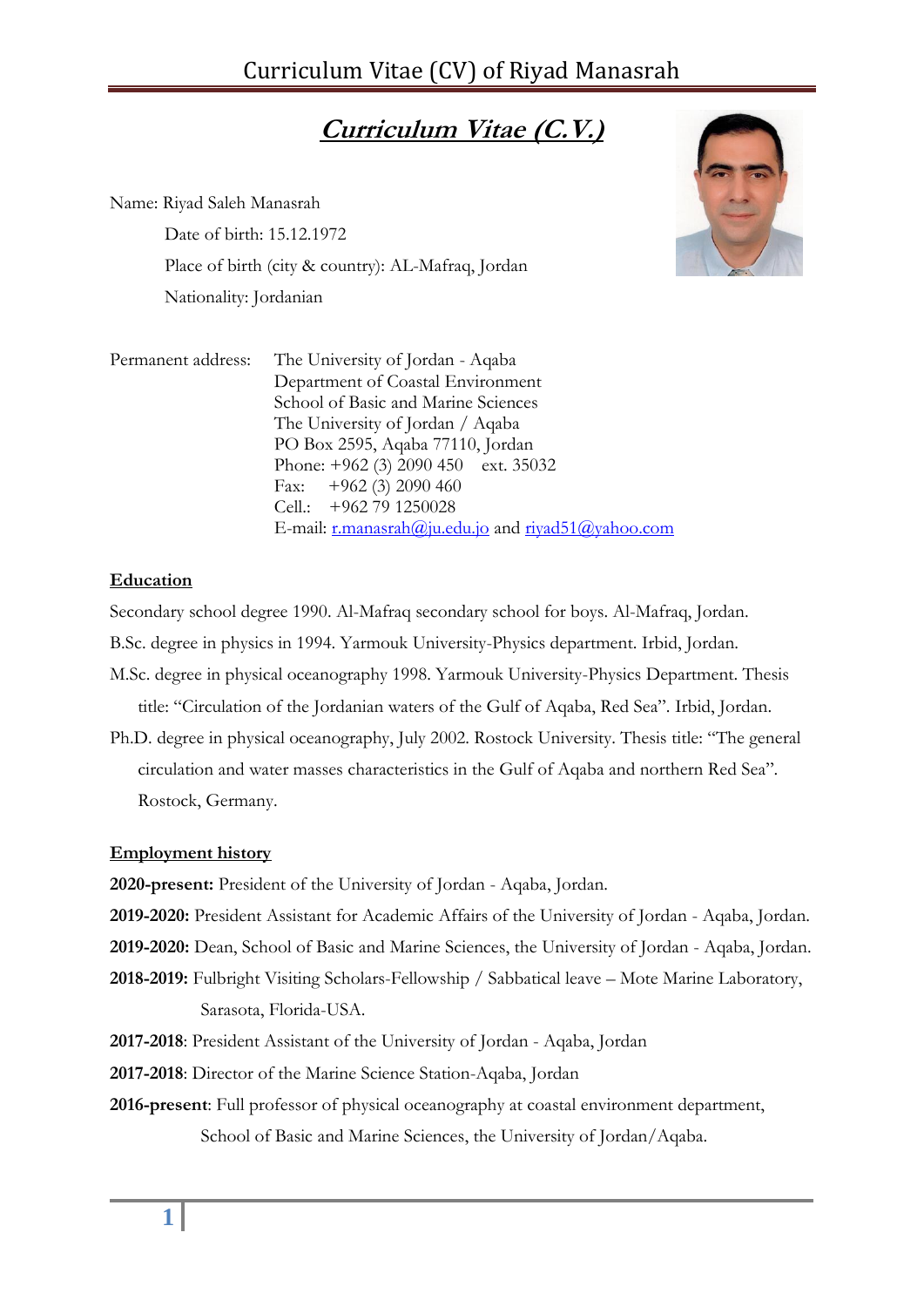**2014-2016**: Head of coastal environment department, School of Basic and Marine Sciences, the University of Jordan – Aqaba, Jordan

**2011-2013**: Director of the Marine Science Station-Aqaba, Jordan

**2010-2011**: Associate professor Visitor (Sabbatical) at Department of Civil and Environmental Engineering, Stanford University, USA

**2009-2010**: Director of the Marine Science Station-Aqaba, Jordan

- **2009-present**: Lecturer at the School of Basic and Marine Sciences, the University of Jordan Aqaba, Jordan
- **2008-2016**: Associate professor (Physical oceanography) at the Marine Science Station and the School of Basic and Marine Sciences, the University of Jordan - Aqaba, Jordan
- **2002-2008**: Assistant professor researcher (Physical oceanography) at the Marine Science Station-Aqaba, Jordan.
- **1999-2002**: Ph.D, candidate student in physical oceanography at Rostock University, Rostock, Germany.

**1996-1997**: Working as teacher assistance in Yarmouk University, Irbid, Jordan.

**1994-1998**: M.Sc. student in physics at Yarmouk University, Irbid, Jordan.

**1990-1994**: B.Sc. student in physics at Yarmouk University, Irbid, Jordan.

#### **Research interests**

## **(i) Main field**

Physical oceanography

## **(ii) Interests**

- 1- Deep and coastal water circulation.
- 2- Waves, tides and shallow-water physical processes
- 3- Air-sea interaction and the annual variation of the heat flux and heat storage.
- 4- Water masses characteristics.
- 5- Observation of physical properties of marine coastal ecosystem.

#### **Professional skills**

- Expert in operating, recovering and analyzing of the Acoustic Doppler Current Profiler (ADCP) and other types of current meter.
- Expert in operating, recovering and analyzing of the Conductivity, Temperature and Depth meter (CTDs).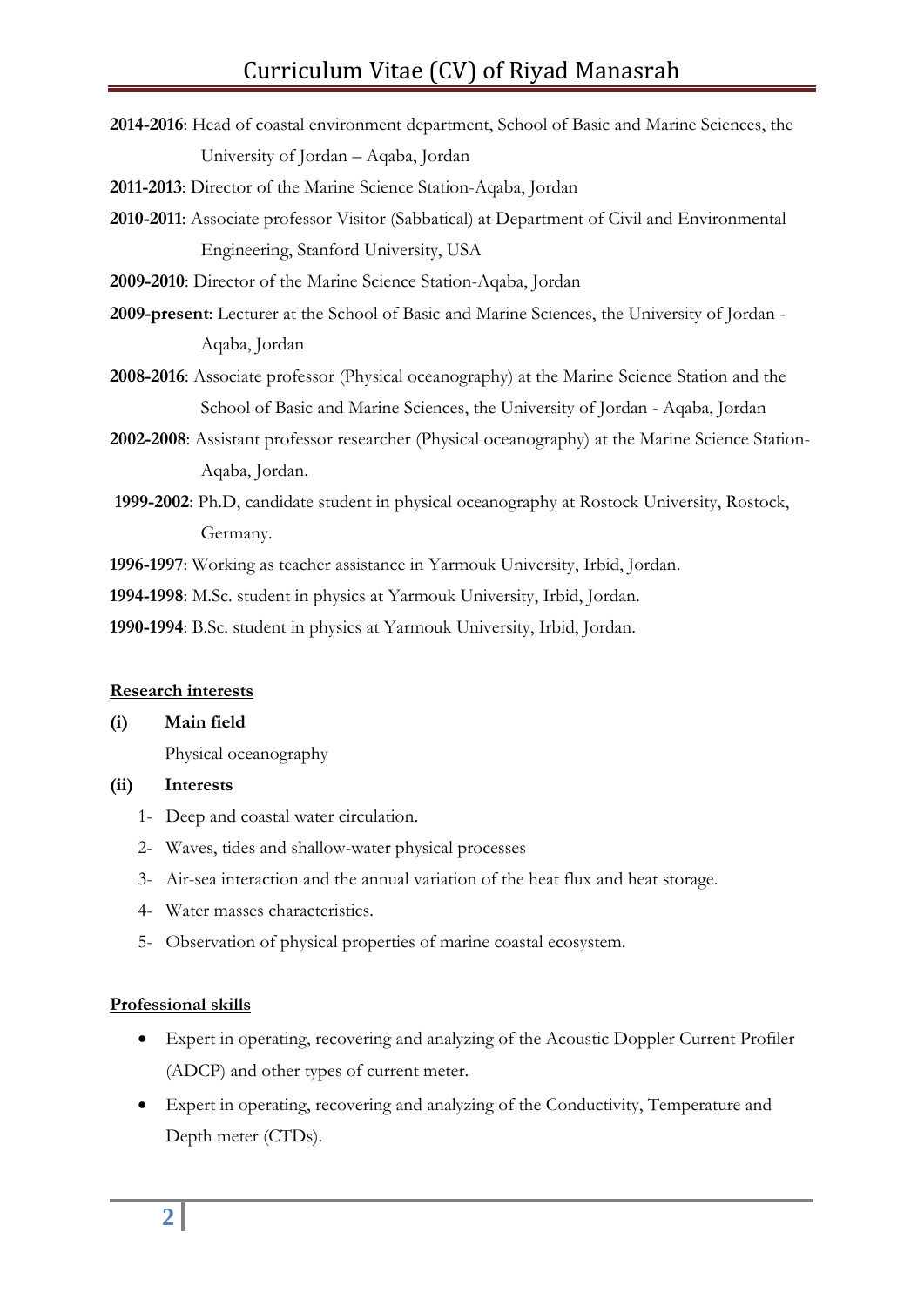- Excellent in using Microsoft Office, graphics, statistics and mathematics software (Excel-WinWord-PowerPoint, Matlab, Grapher, Minitab, Paint Shop pro, Statview, Photoshop, Surfer, AutoCAD).
- Excellent in writing and preparing scientific research proposals with collaboration with local, regional and international institutions.
- Very good experience in administrations duties and supervising.

# **Research activities, projects and consultations**

- 1996-present: Monitoring of the Marine Environment in front of the Industrial Complex. Funded by Industrial Complex in Aqaba.
- 2001-present: Monitoring of the environmental quality of the Jordanian coast of the Gulf of Aqaba, National Monitoring Program. Funded by Aqaba Special Economic Zone Authority (ASEZA).
- 2003: Bathymetry survey in front of Hotel area in the northern tip of the Gulf of Aqaba.
- 2003-2004: Alya lagoon project in the northern Gulf of Aqaba: EIA of physical oceanography study.
- 2003-2008: El-Nino (ENSO) and past climate variability recorded in corals from the northern Gulf of Aqaba, Jordan. Funded by International Atomic Energy Agency (IAEA).
- 2004-2006: The Red Sea Marine Peace Park (RSMPP); Fast Track Project. Collaboration with ASEZA Funded by USAID.
- 2004-2007: Environmental assimilative capacity of coastal habitats and green mariculture of high revenue low environmental burden species on the Jordanian sector of the Gulf of Aqaba. Funded by the Higher Council For Science and Technology.
- 2005: Red-Dead Sea conduit project: Preliminarily EIA of physical oceanography study.
- 2005-2006: Monitoring program on water characteristics and circulation in the Tala bay artificial lagoon in the northern Gulf of Aqaba.
- 2006: Geophysical survey in the northern tip of the Gulf of Aqaba for Alya Oasis project.
- 2007-2010: Real time surface current measurements to protect the Gulf of Aqaba against man-induced or accidental oil and other toxic spills. Funded project by North Atlantic Treaty Organization (NATO).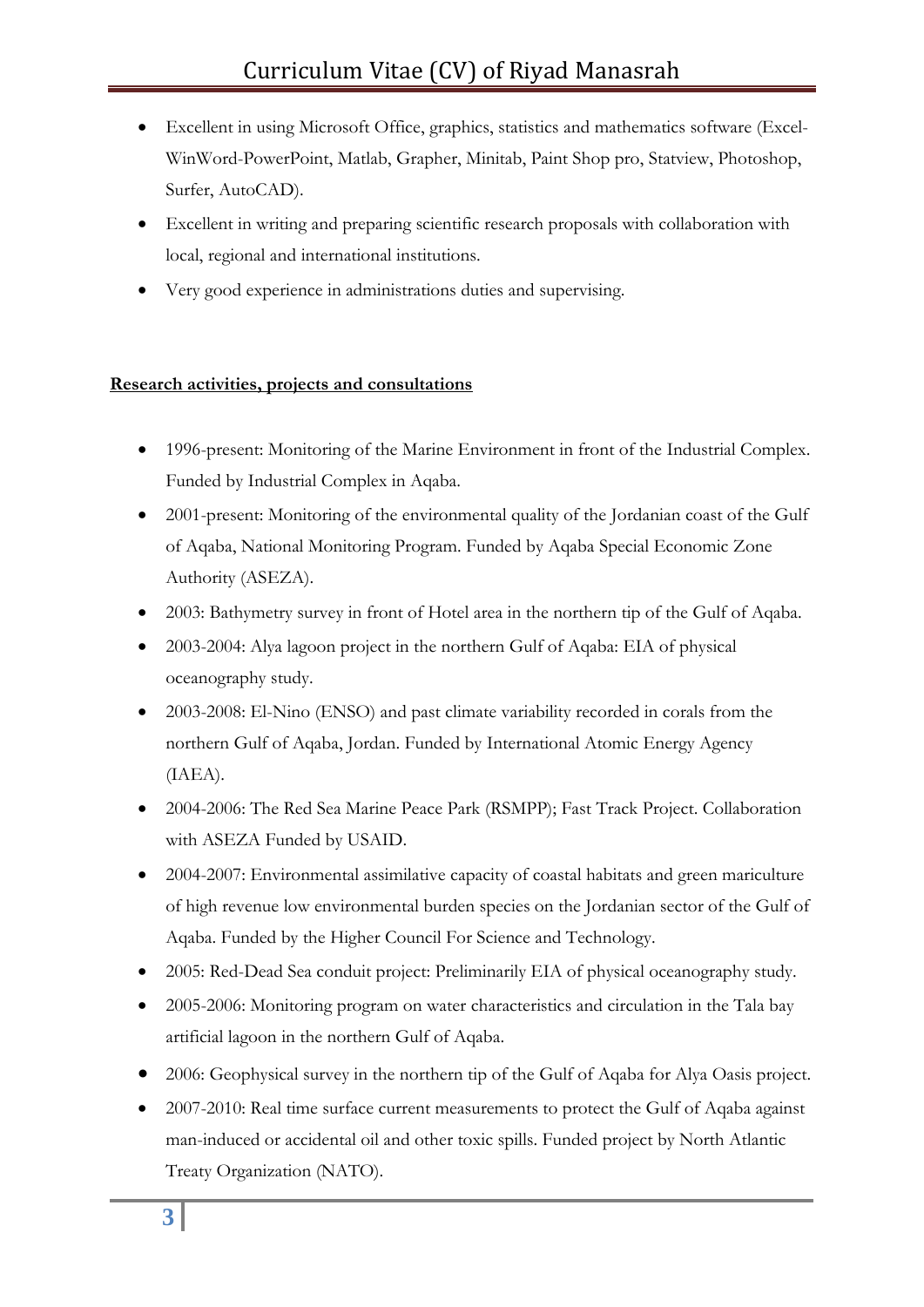- 2007-2009: Protection of Gulf of Aqaba against anthropogenic stress during climate changes. Funded project by North Atlantic Treaty Organization (NATO).
- 2007-2009: Monitoring natural and anthropogenic aerosol pollution and its impact on ecosystems in the Gulf of Aqaba. Funded project by North Atlantic Treaty Organization (NATO).
- 2006-2009: Artificial Reefs for environmental management in the Gulf of Aqaba. Funded project by MERC-USAID.
- 2010-2011: Red Sea Dead Sea water conveyance EIA study. Funded by World Bank.
- 2012-present: Water Quality Monitoring program for Ayla Oasis lagoons. Funded by Ayla Oasis Project.
- 2012-2015: Managing the Environmental Sustainability of Ports for a durable development (MESP). Funded project by ENPI-CBCMED (EU).
- 2013-2015: Inclusive governance for sustainable Mediterranean coastal metropolis MEDSEATIES. Funded project by ENPI-CBCMED (EU).
- 2013-2016: Risk assessment analysis on offshore platforms in Mediterranean (RAOP-MED). Funded project by ENPI-CBCMED (EU).
- 2017-2019: Physical mechanisms which control water budget and sea level in the Dead Sea. Institutional Links Grant Agreement No.: 277680624 (STREAM). Funded by British Council.
- 2020-2022: BEst Rapid Environmental Assessment Decision sYstem (BE-READY). Funded project by Horizon 2020 - Research and Innovation Framework Programme

# **Honors, Awards, Fellowships, Membership of Professional Societies**

- 2003-2011: Junior associate membership in Abdus salm International Center for Theoretical Physics (ICTP), Trieste - Italy.
- 2018-2019: Fulbright Visiting Scholars-Fellowship / Sabbatical leave Mote Marine Laboratory, Sarasota, Florida-USA

## **Conferences, courses, symposiums and meetings**

The general assembly of the Red Sea program in Bremen- Germany. March 1998. Participation: Poster.

Course on the Mediterranean sea(s) circulation & ecosystem functioning. abdus salam international center for theoretical physics, November 2<sup>nd</sup>-20<sup>th</sup> 1998 Trieste-Italy.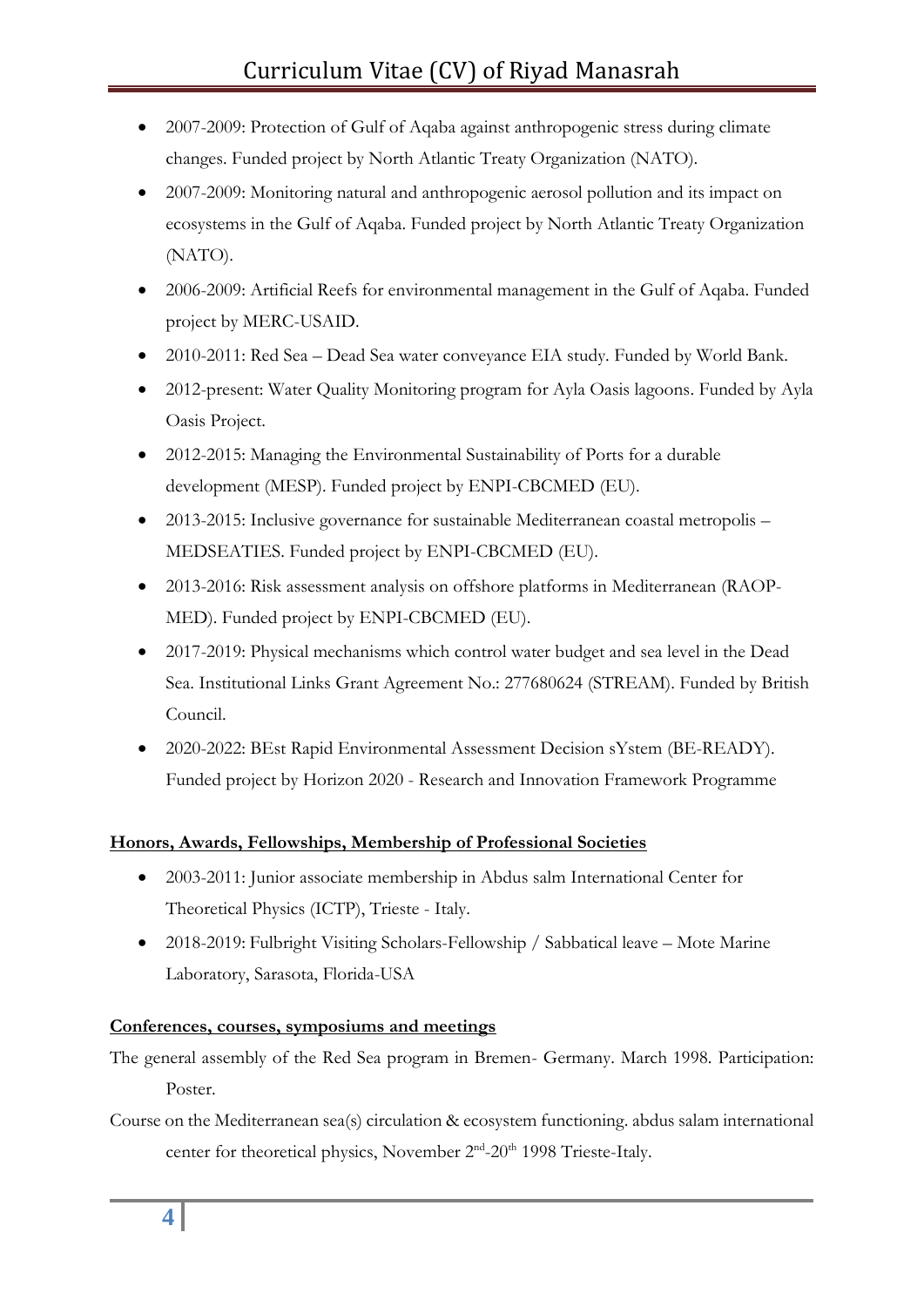- Course on climate variability studies in the ocean "Tracing and modeling the ocean variability". abdus salam international center for theoretical physics, June 16<sup>th</sup>-27<sup>th</sup> June 2003 Trieste-Italy. Participation: Poster.
- XVIth Rencontres de Blois "Challenges in the climate sciences" Château de Blois, May 23 to May 28, 2004. Participation: Poster.
- Meeting: Future collaboration between Stanford University and the Marine Science Station in physical oceanography studies in the Gulf of Aqaba, November 29th-30th, 2004 Stanford-USA.
- Scientific visit at Abdus salam International Center for Theoretical physics (ICTP), June 21st-August 5th, 2006 Trieste-Italy.
- The Regional Training Workshop on "Vulnerability Assessment and Adaptations to Climate Change Impacts in Coastal Areas" 8-10 November 2008, Jeddah, KSA.
- Scientific visit at Abdus salam International Center for Theoretical physics (ICTP), June 25<sup>th</sup>-July 25<sup>th</sup>, 2009 Trieste-Italy.
- The 9th International Radiowave Oceanography Workshop (ROW-9), 19-22 May 2009, Split Croatia.
- Spring Training Course on software operation, field setup, calibration, diagnosis and repair of HF radar systems. CODAR Ocean Sensors, Ltd, Mountain View, California, April 27-May 1, 2009.
- The Regional Training Workshop on "Application of DIVA and CVI in Assessing Coastal Vulnerability to Climate Change Impacts in the Red Sea and Gulf of Aden" 25-27 January 2010, Jeddah, KSA.
- The 2nd Regional Meeting of Marine Research Centers, 13 -14 March 2012, Jeddah, KSA.
- International Conference on "Land-Sea Interactions in the Coastal Zone" Jounieh-Lebanon, November 06 - 08, 2012.
- Kick Off Meeting of Managing the Environmental Sustainability of Ports for a durable development (MESP), Genoa, Italy - July 17-19, 2012.
- The second meeting of the Managing the Environmental Sustainability of Ports for a durable development (MESP), Patras, Greece - April 22-23, 2013.
- The third meeting of the Managing the Environmental Sustainability of Ports for a durable development (MESP), La Spezia, Italy - December 10-12, 2013.
- Kick Off Meeting of Inclusive governance for sustainable Mediterranean coastal metropolis MEDSEATIES. Funded project by ENPI-CBCMED (EU), Marseille, France, January 20- 21, 2014.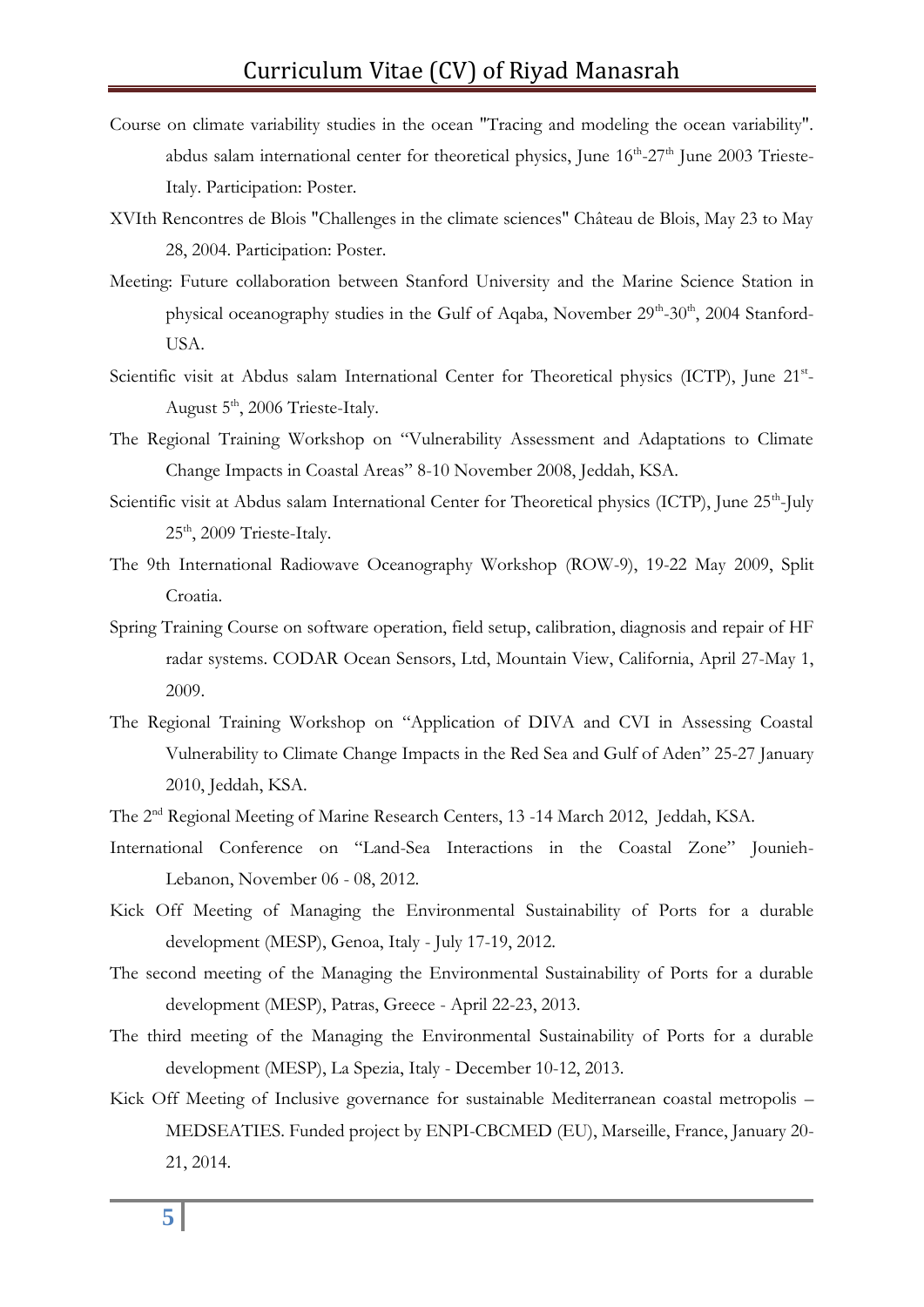- Kick Off Meeting of Risk assessment analysis on offshore platforms in Mediterranean (RAOP-MED). Funded project by ENPI-CBCMED (EU), Lemesos, Cyprus, February 19-20, 2014.
- The second meeting of Inclusive governance for sustainable Mediterranean coastal metropolis MEDSEATIES. Funded project by ENPI-CBCMED (EU), Genoa, Italy, September 23- 25, 2014.
- Aqaba International Conference on Marine and Coastal Environment, "Status and Challenges in the Arab World", Aqaba, Jordan,, October 27-29, 2014.
- Training seminar on technical and financial management of the by ENPI-CBCMED (EU), Beirut, Lebanon, December 16-17, 2014.
- The Second Red Sea Book Workshop, Jeddah, KSA, 14-18/2/2016. Chapter title "Circulation and physical properties of seawater in the Gulf of Aqaba, Red Sea"
- International Conference on Sciences, Technology and Social Sciences, Dubai, UAE, 13-14 February, 2017. Article title "Physical and Chemical properties of seawater during 2013- 2015 in the 400m water column in the northern Gulf of Aqaba, Red Sea".
- Thirteenth Medcoast congress on coastal and marine sciences, engineering, management & conservation (MEDCOAST 17). Malta, 31 October-4 November 2017.
- Final meeting of Physical mechanisms which control water budget and sea level in the Dead Sea. Institutional Links Grant Agreement No.: 277680624 (STREAM). Funded by British Council. 2-7 December 2018.
- Fulbright visiting scholar enrichment seminar. American Security: Economic and Food Solutions. Minneapolis, MN, USA 25-27 April 2019.

#### **Publications**

- Manasrah R., Alsaad L., Trabeen K., Rasheed M., Al-Absi E., L. Dixon L.K, Al-Sawalmih A. (2020) Physical and Chemical properties of seawater during 2013-2015 in the 400 m water column in the northern Gulf of Aqaba, Red Sea. Environmental Monitoring and Assessment, 192(188), 1-16. doi.org/10.1007/s10661-020-8134-4.
- Khalaf M., Al-Horani F., **Manasrah R**., Arabeyyat Z. (2020) development of fish communities in artificial lagoons in the Gulf of Aqaba, Red Sea. Fresenius Environmental Bulletin, 29(6), 4488-4496.
- **Manasrah R**., Nazzal F., Al-Sawalmih A. (2019) Comparison of hydrological and physical properties between the manmade Saraya lagoon and the northern Gulf of Aqaba. Fresenius Environmental Bulletin, 28(7), 5539-5548.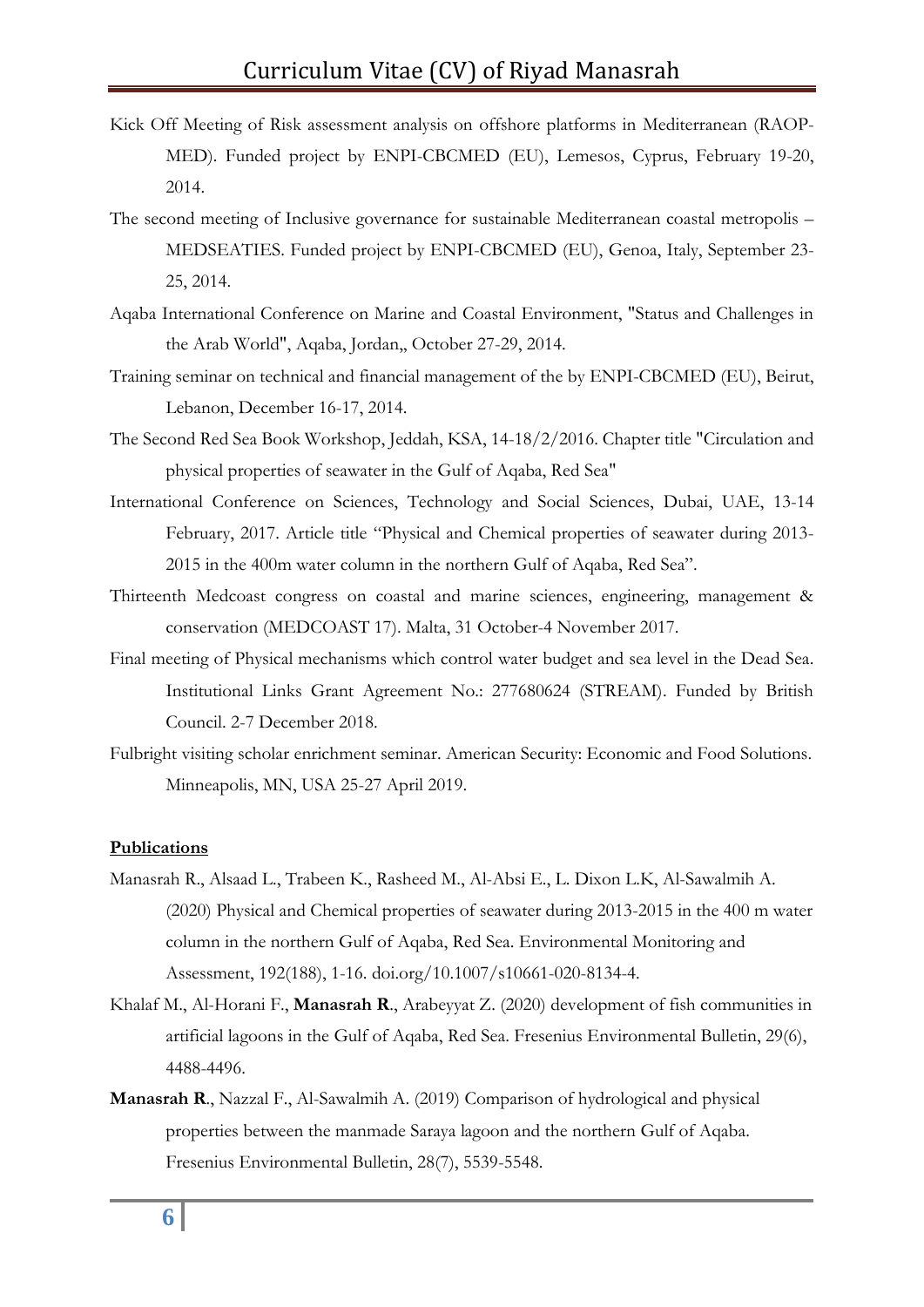- Al-Absi E., **Manasrah R**., Abukashabeh A., Wahsha M. (2019) Assessment of heavy metal pollutants at various sites along the Jordanian coastline of the Gulf of Aqaba, Red Sea. International Journal of Environmental Analytical Chemistry, 99(8), 726-740. DOI: 10.1080/03067319.2019.1609459.
- **Manasrah R**., Al-Majali T. (2019) Physical Properties and Exchange System of Seawater in Royal Yacht Club Marina in the Northernmost Gulf of Aqaba. Natural Science, 11(04), 106- 121. DOI: 10.4236/ns.2019.114012
- **Manasrah R**., Al-Badaineh M., Rasheed M., Dixon L.K. (2019) Temperature dispersion of cooling water discharge into oligotrophic seawater. Fresenius Environmental Bulletin, 28(5), 4380- 4391.
- Al-Absi E., Alameer S., **Manasrah R**. (2019) Critical remarks on radioactivity analysis in drinking waters: high doses and increased lifetime risks from Aqaba tap water, Jordan. Desalination and water treatment, 146,107-119. DOI: 10.5004/dwt.2019.23604
- **Manasrah** R., Abu-Hilal A., Rasheed M. (2019) Physical and Chemical Properties of Seawater in the Gulf of Aqaba and Red Sea. In: Rasul N., Stewart I. (eds) Oceanographic and Biological Aspects of the Red Sea. Springer Oceanography. Springer, Cham.
- Al-Absi E., Abukashabeh A., **Manasrah R**., Al-Momani R., Okoor S., Wahsha M. (2018) Determination of selected element concentrations in drinking water from Aqaba city, Jordan. Fresenius Environmental Bulletin, 27 (11), 7199-7208.
- Rasheed M., **Manasrah R**., Al-Trabeen K., Dixon L.K. (2018) Impact of artificial lagoons on seawater quality: evidence from 7 years of physicochemical seawater monitoring. Environmental Monitoring and Assessment, 190(4), DOI: 10.1007/s10661-018-6620-8.
- Khalaf M.A., Ma'ayta S.S, Wahsha M.A., **Manasrah R**.S. and Al-Najjar T.A. (2019) Community structure of the deep sea fishes in the northern Gulf of Aqaba, Red Sea (Osteichthyes and Chondrichthyes), Zoology in the Middle East, 65(1), 40-50 DOI:10.1080/09397140.2018.1552347.
- Wahsha M., Al-Absi E., **Manasrah R**., Al-Zyoud W. and Bini C. (2017) [The impact of uranium](https://scholar.google.com/citations?view_op=view_citation&hl=en&user=f0uxLhMAAAAJ&sortby=pubdate&citation_for_view=f0uxLhMAAAAJ:YOwf2qJgpHMC)  [near a phosphate mining port on the environment \(Gulf of Aqaba, Jordan\).](https://scholar.google.com/citations?view_op=view_citation&hl=en&user=f0uxLhMAAAAJ&sortby=pubdate&citation_for_view=f0uxLhMAAAAJ:YOwf2qJgpHMC) EQA-International Journal of Environmental Quality, 22, 25-32
- [SchenoneC](http://www.mdpi.com/search?authors=Corrado%20Schenone&orcid=)., [Brunenghi](http://www.mdpi.com/search?authors=Margherita%20Marr%C3%A8%20Brunenghi&orcid=) M, [Pittaluga](http://www.mdpi.com/search?authors=Ilaria%20Pittaluga&orcid=) I., [Hajar](http://www.mdpi.com/search?authors=Abdelrahman%20Hajar&orcid=) A., [Kamali](http://www.mdpi.com/search?authors=Walid%20Kamali&orcid=) W., [Montaresi](http://www.mdpi.com/search?authors=Federica%20Montaresi&orcid=) F., [Rasheed](http://www.mdpi.com/search?authors=Mohammed%20Rasheed&orcid=0000-0002-6131-368X) M., Abdul [Wahab](http://www.mdpi.com/search?authors=Abdallah%20Abdul%20Wahab&orcid=) A., El [Moghrabi](http://www.mdpi.com/search?authors=Yara%20El%20Moghrabi&orcid=) Y., **[Manasrah](http://www.mdpi.com/search?authors=Riyad%20Manasrah&orcid=0000-0001-9131-6227) R**., [Merhaby](http://www.mdpi.com/search?authors=Dima%20Merhaby&orcid=) D. and [Montani](http://www.mdpi.com/search?authors=Lorenzo%20Montani&orcid=) L. (2017) Managing European Cross Border Cooperation Projects on Sustainability: A Focus on MESP Project. Sustainability, 9(1). doi:10.3390/su9010112.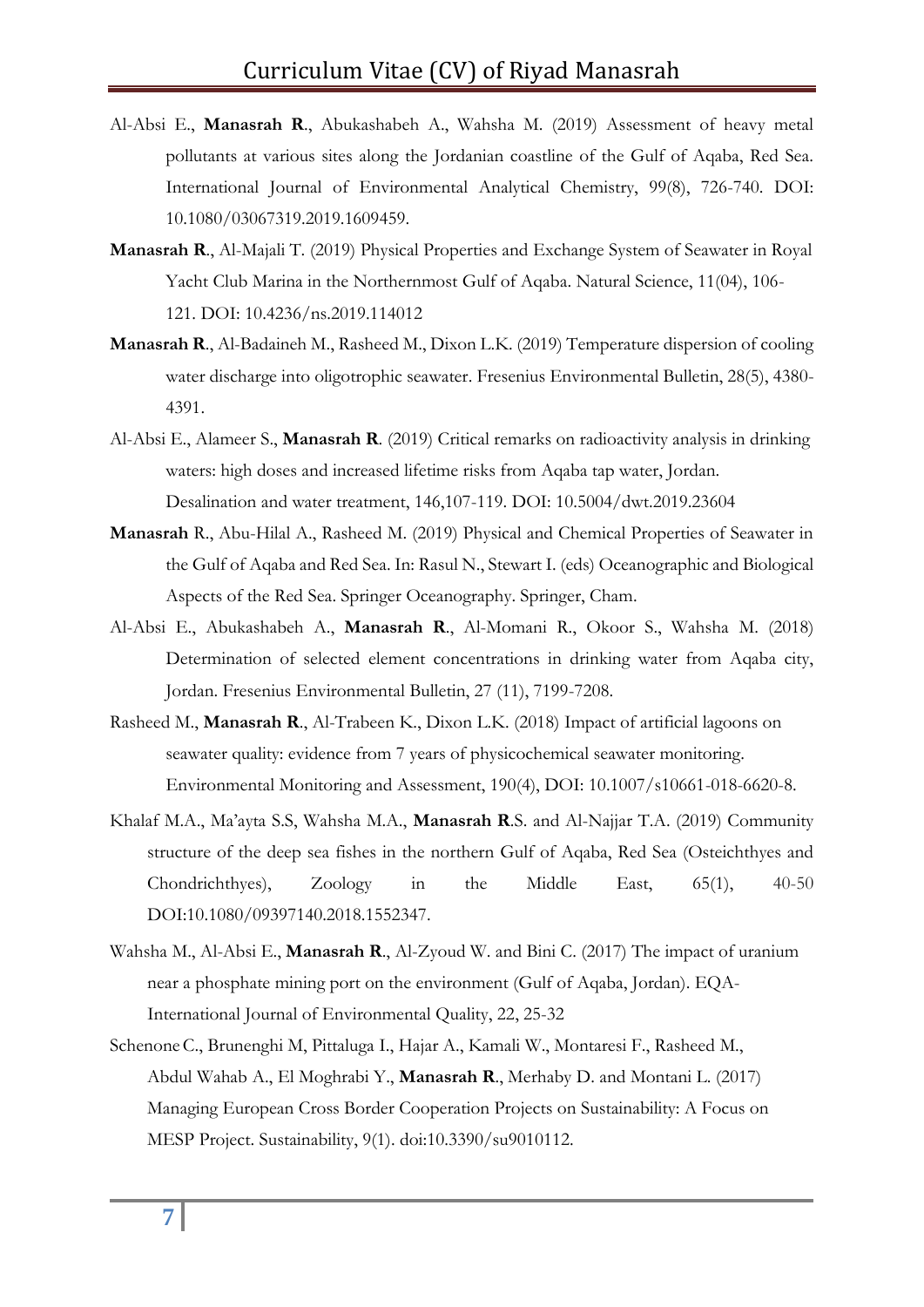- Al-Absi E., **Manasrah R**., Wahsha M. and Al-Makahleh M. (2016) Radionuclides levels in marine sediment and seagrass in the northern Gulf of Aqaba, Red Sea, Fresenius Environmental Bulletin, 25(9), 3461-3474.
- **Manasrah R**. (2015) Water exchange calculations using the salt conservation law in Ayla lagoons in the northern Gulf of Aqaba, Red Sea. Natural Science, 7, 197-209. [http://dx.doi.org/10.4236/ns.2015.74023.](http://dx.doi.org/10.4236/ns.2015.74023)
- **Manasrah R**. (2015) Physical properties and exchange system of seawater in Ayla lagoons in the northern Gulf of Aqaba, Red Sea. Fresenius Environmental Bulletin, 24(4), 1232 - 1249.
- **Manasrah R**. (2013) Tide variation and signals during 2000-2004 in the northern Gulf of Aqaba, Red Sea. Natural Science. 5(2), 1264-1271, dx.doi.org/10.4236/ns.2013.512154
- Naumann M.S., Richter C., Mott C., El-Zibdah M., **Manasrah R**. and Wild C. (2012) Budget of coral-derived organic carbon in a fringing coral reef of the Gulf of Aqaba, Red Sea. Journal of Marine Systems, [105\(108\)](http://www.sciencedirect.com/science/journal/09247963/105/supp/C), 20–29. [dx.doi.org/10.1016/j.jmarsys.2012.05.007.](http://dx.doi.org/10.1016/j.jmarsys.2012.05.007)
- Niggl W., Naumann M.S., Struck U., **Manasrah R**. and Wild C. (2010) Organic matter release by the benthic upside-down jellyfish Cassiopea sp. fuels pelagic food webs in coral reefs. [Journal of Experimental Marine Biology and Ecology, 384,](http://www.sciencedirect.com/science?_ob=ArticleURL&_udi=B6T8F-4YC39XF-1&_user=616146&_coverDate=03%2F01%2F2010&_rdoc=13&_fmt=high&_orig=browse&_srch=doc-info(%23toc%235085%232010%23996159998%231720107%23FLA%23display%23Volume)&_cdi=5085&_sort=d&_docanchor=&_ct=16&_acct=C000032323&_version=1&_urlVersion=0&_userid=616146&md5=a79bddd0b34cd28cb17bebc46f7f7380) 99-106.
- **Manasrah R**., Hasanean H.M. and Al-Rousan S. (2009) Spatial and Seasonal Variations of Sea Level in the Red Sea, 1958-2001. Ocean Science Journal, 44, 145-159. [doi.org/10.1007/s12601-009-0013-4.](https://doi.org/10.1007/s12601-009-0013-4)
- **Manasrah R**. and Badran M.I. (2008) Inter-annaul variation in the seawater thermohaline structure in the northern Gulf of Aqaba, Red Sea. Dirasat Pure Sciences, 35(92), 123-135.
- Al-Zibdah M., **Manasrah R**., Oqaily F. and Al-Najjar T. (2008) Neighboring Cage Fish Farming Affecting Water and Seabed Quality of the Jordanian Northern Gulf of Aqaba, Red Sea. Ocean Science Journal, 43(1), 9-16.
- Al-Najjar T., Fawaz J.B., **Manasrah R**., Al-Zibdah M. and Abu-Hilal A. (2008) Variations of Heavy Metals Concentration in Suspended Matter and Physiochemical Properties in the Coastal Surface Water of the Gulf of Aqaba, Jordan Journal of Biological Sciences, 1(4), 153-158.
- Mayer F., Naumann M., Haas A., **Manasrah R**. and Wild C. (2007) Investigation of short-linked nutrient cycles via coral mucus in the Red Sea. Interact Symposium, 7 December 2007, Munich, Germany.
- **Manasrah R**., Zibdah M., Al-Ougaily F., Yusuf N. and Al-Najjar T. (2007) Seasonal changes of water properties and current in the northernmost Gulf of Aqaba, Red Sea. Ocean Science Journal, 42(2), 113-116.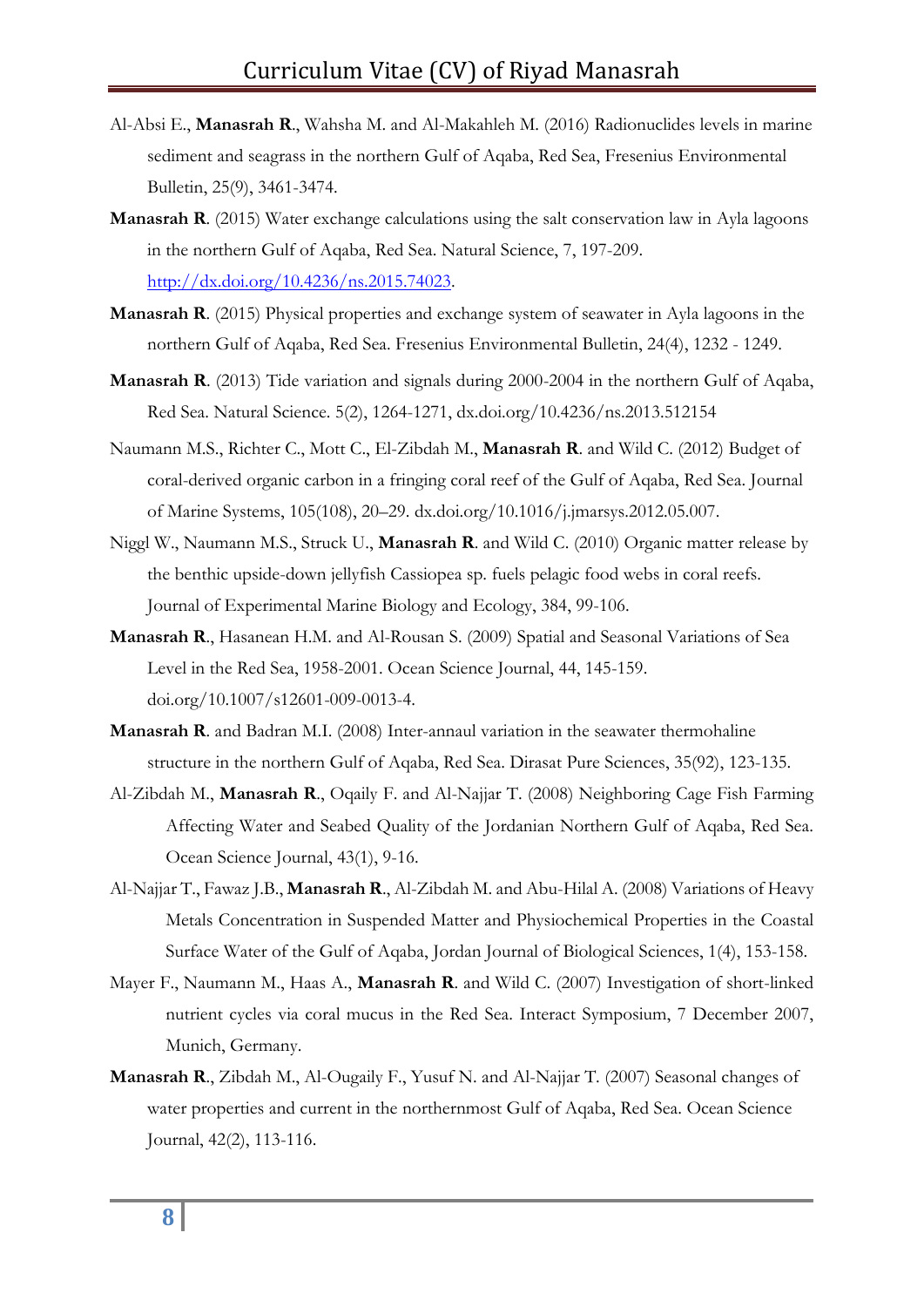- Cornils A., Schnack-Schiel S.B., Al-Najjar T., Badran M.I., Rasheed M., **Manasreh R.** and Richter C. (2007) The seasonal cycle of the epipelagic mesozooplankton in the northern Gulf of Aqaba (Red Sea). Journal of Marine Systems, 68, 278–292.
- Al-Rousan S., Felis T., **Manasrah R**. and Al-Horani F. (2007) Seasonal variations in the stable oxygen isotopic composition in Porites corals from the northern Gulf of Aqaba, Red Sea. Geochemical Journal, 41(5), 333-340.
- Rasheed M., Al-Rousan S., **Manasrah R.** and Al-Horani F. (2006) Nutrient Fluxes from Deep Sediment Support Nutrient Budget in the Oligotrophic Waters of the Gulf of Aqaba, Journal of Oceanography, 62(1), 83-89.
- **Manasrah R**., Rasheed M. and Badran M. (2006) Relationships between water temperature, nutrients and dissolved oxygen in the northern Gulf of Aqaba, Red Sea. Oceanologia, 48(2), 237-253.
- **Manasrah R**., Lass U. and Fennel W. (2006) Circulation in the Gulf of Aqaba (Red Sea) during winter-spring. Journal of Oceanography, 62(2), 219-225.
- **Manasrah R**., Al-Horani F., Rasheed M., Al-Rousan S. and Khalaf M. (2006) Patterns of summer vertical and horizontal currents in coastal waters of the northern Gulf of Aqaba, Red Sea. Estuarine, Coastal and Shelf Science, 69, [567-579. doi:10.1016/j.ecss.2006.05.024,](http://www.sciencedirect.com/science?_ob=PublicationURL&_cdi=6776&_pubType=J&_auth=y&_acct=C000050221&_version=1&_urlVersion=0&_userid=10&md5=21757900807ca5b15af50bf74c8c8b14)  69, [567-579.](http://www.sciencedirect.com/science?_ob=PublicationURL&_cdi=6776&_pubType=J&_auth=y&_acct=C000050221&_version=1&_urlVersion=0&_userid=10&md5=21757900807ca5b15af50bf74c8c8b14)
- **Manasrah R**. (2006) Physical oceanography study in the coastal waters of the Jordanian sector of the northern tip of the Gulf of Aqaba (Hotels Area) during summer 2003. Mu'tah Lil-Buhuth wad-Dirasat, 21(1), 81-98**.**
- Khalaf M., Al-Horani F., Al-Rousan S. and **Manasrah R**. (2006) Community structure of the family Pomacentridae along the Jordanian coast, Gulf of Aqaba, Red Sea. Zoology in the Middle East, 37, 47-62.
- Badran M., **Manasrah R**. and Rasheed M. (2006) Sea-water seasonal changes at a heavy tourism investment site on the Jordanian northern coast of the Gulf of Aqaba, Red Sea. Chemistry and Ecology, 22, 425 – 435. doi: 10.1080/02757540600917344.
- Al-Rousan S., Rasheed M., Al-Horani F. and **Manasrah R**. (2006) Geochemical and textural properties of carbonate and terrigenous sediments along the Jordanian coast of the Gulf of Aqaba, Journal of Oceanography, 62(6), 839-849.
- Khalaf M., Al-Horani F., **Manasrah R.** and Al-Rousan S. (2005) Community structure of the family labridae along the Jordanian coast, Gulf of Aqaba, Red Sea. Lebanese Science Journal, 6(2), 11-26.